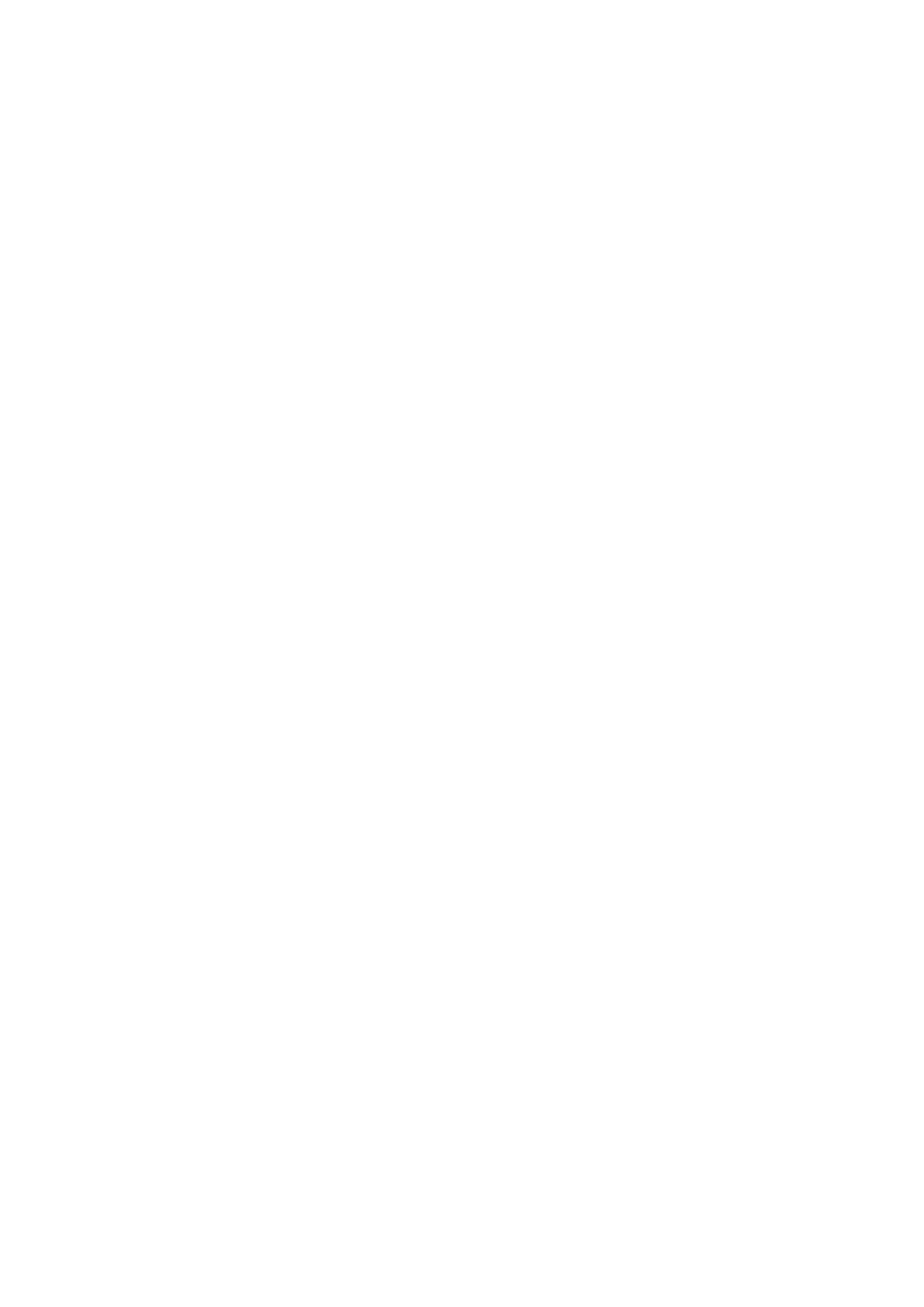# **DOG ACT 1976 LOCAL GOVERNMENT ACT 1995**

## SHIRE OF DARDANUP

# **DOGS LOCAL LAW 2014**

## **CONTENTS**

#### **PART 1—PRELIMINARY**

- 1.1 Citation
- 1.2 Commencement
- 1.3 Application
- 1.4 Repeal
- 1.5 Interpretation

## **PART 2—IMPOUNDING OF DOGS**

- 2.1 Charges and costs
- 2.2 Attendance of authorised person at dog management facility
- 2.3 Release of impounded dog

#### **PART 3—REQUIREMENTS AND LIMITATIONS ON THE KEEPING OF DOGS**

- 3.1 Dogs to be confined
- 3.2 Limitation on the number of dogs

## **PART 4—APPROVED KENNEL ESTABLISHMENTS**

- 4.1 Interpretation
- 4.2 Application for licence for approved kennel establishment
- 4.3 Notice of proposed use
- 4.4 Exemption from notice requirements
- 4.5 When application can be determined
- 4.6 Determination of application
- 4.7 Where application cannot be approved
- 4.8 Conditions of approval
- 4.9 Compliance with conditions of approval
- 4.10 Fees
- 4.11 Form of licence
- 4.12 Period of licence
- 4.13 Variation or cancellation of licence
- 4.14 Transfer
- 4.15 Notification
- 4.16 Inspection of kennel

5.1 Offence to excrete

#### **PART 5—MISCELLANEOUS**

## **PART 6—ENFORCEMENT**

- 6.1 Interpretation
- 6.2 Modified penalties
- 6.3 Issue of infringement notice
- 6.4 Failure to pay modified penalty
- 6.5 Payment of modified penalty
- 6.6 Withdrawal of infringement notice
- 6.7 Service

**Schedule 1—Application for a licence for an approved kennel establishment Schedule 2—Conditions of a licence for an approved kennel establishment Schedule 3—Offences in respect of which modified penalty applies**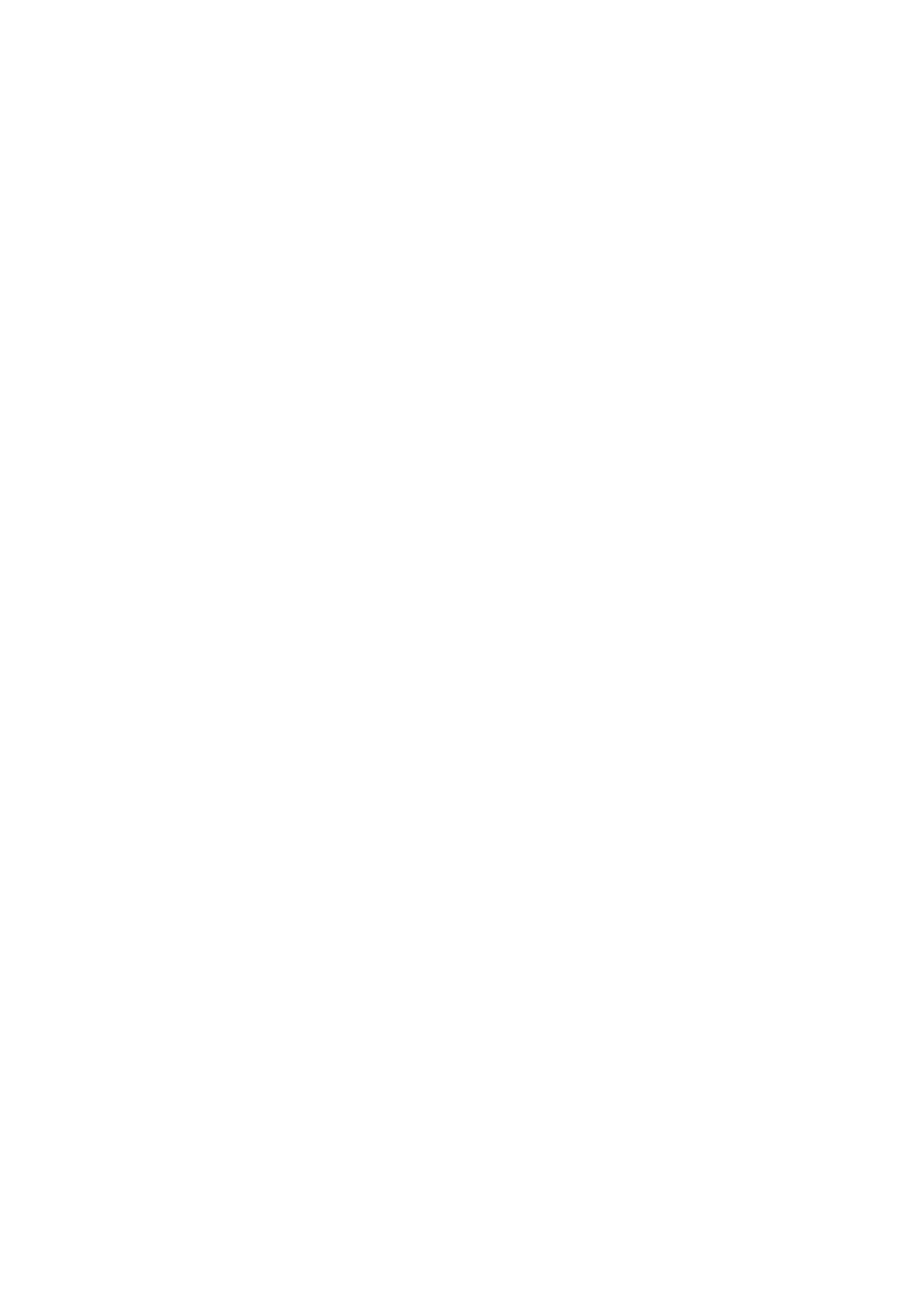# **DOG ACT 1976 LOCAL GOVERNMENT ACT 1995**

## SHIRE OF DARDANUP

# **DOGS LOCAL LAW 2014**

Under the powers conferred by the *Dog Act 1976*, *Local Government Act 1995* and under all other powers enabling it, the Council of the Shire of Dardanup resolved on 13 August 2014 to make the following local law.

#### **PART 1—PRELIMINARY**

#### **1.1 Citation**

This local law may be cited as the *Shire of Dardanup Dogs Local Law 2014*.

## **1.2 Commencement**

This local law comes into operation 14 days after the date of its publication in the *Government Gazette*.

## **1.3 Application**

This local law applies throughout the district.

#### **1.4 Repeal**

The *Shire of Dardanup Local Law Relating to Dogs* published in the *Government Gazette* on 15 July 1998 and as amended and published in the *Government Gazette* on 8 April 2008 is repealed.

#### **1.5 Interpretation**

In this local law unless the context otherwise requires—

*Act* means the *Dog Act 1976*;

- *authorised person* means a person appointed by the local government to perform all or any of the functions conferred on an authorised person under this local law;
- *children's playground* means an area set aside for use by children and noted by the presence of dedicated children's playground equipment and the presence of either white sand or other form of soft fall surface;

*CEO* means the Chief Executive Officer of the local government;

*district* means the district of the local government;

*dangerous dog* has the meaning given to it in the Act;

*dog management facility* has the meaning given to it in the Act;

*local government* means the Shire of Dardanup;

*Regulations* means the *Dog Regulations 2013;*

*Schedule* means a schedule to this local law;

*thoroughfare* has the meaning given to it in section 1.4 of the *Local Government Act 1995*;

*town planning scheme* means a town planning scheme made by the local government under the *Planning and Development Act 2005* which applies throughout the whole or a part of the district; and

*townsite* has the meaning given to it in the Act.

#### **PART 2—IMPOUNDING OF DOGS**

#### **2.1 Charges and costs**

The following are to be imposed and determined by the local government under sections 6.16—6.19 of the *Local Government Act 1995*—

- (a) the charges to be levied under section 29(4) of the Act relating to the seizure and impounding of a dog;
- (b) the additional fee payable under section 29(4) of the Act where a dog is released at a time or on a day other than those determined under clause 2.2; and
- (c) the costs of the destruction and the disposal of a dog referred to in section 29(15) of the Act.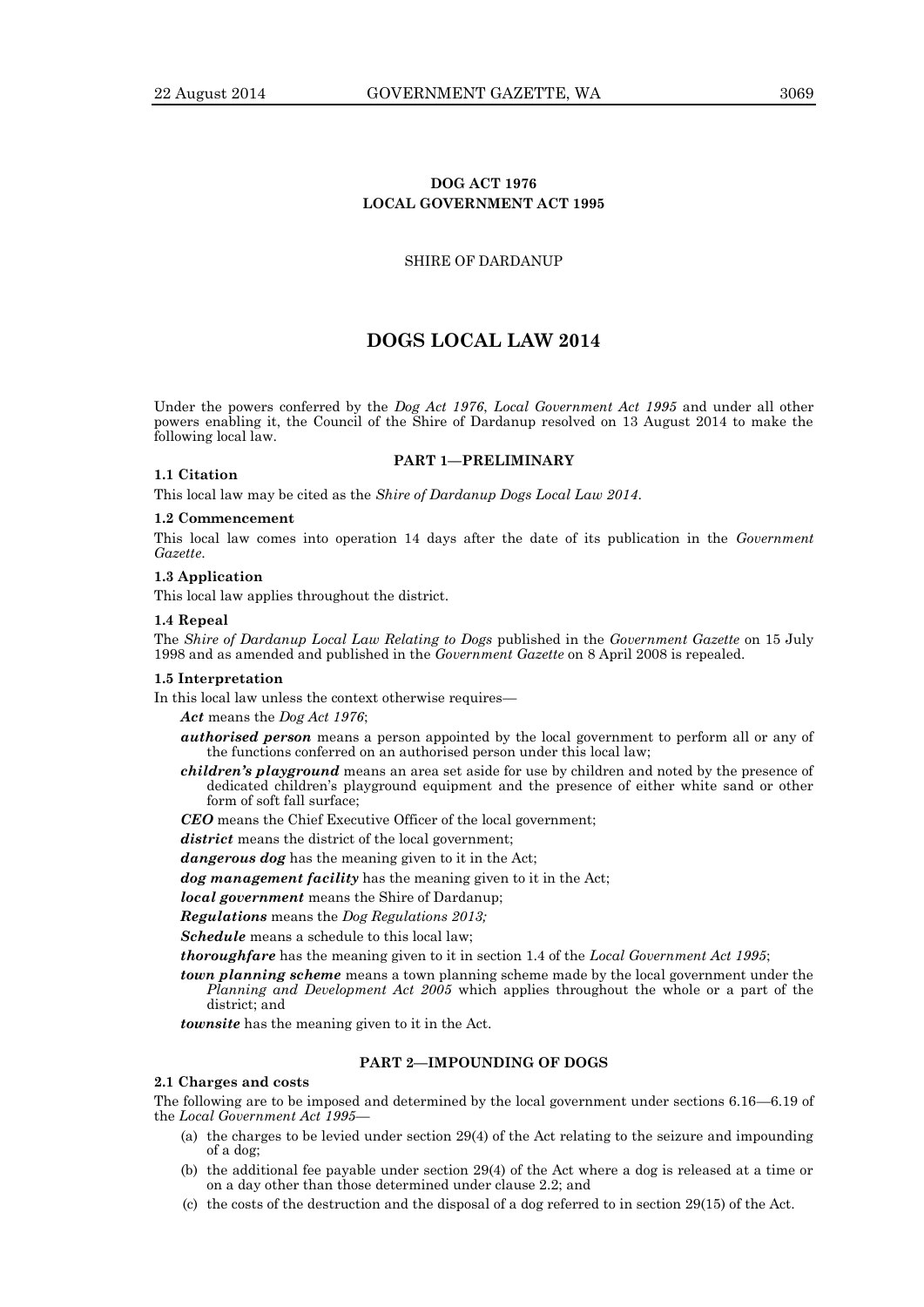#### **2.2 Attendance of authorised person at dog management facility**

An authorised person is to be in attendance at the dog management facility for the release of dogs at the times and on the days of the week as are determined by the CEO.

#### **2.3 Release of impounded dog**

(1) A claim for the release of a dog seized and impounded is to be made to an authorised person or in the absence of an authorised person, to the CEO.

(2) An authorised person is not to release a dog seized and impounded to any person unless that person has produced, to the satisfaction of an authorised person, satisfactory evidence—

- (a) of her or his ownership of the dog or of her or his authority to take delivery of it; or
- (b) that he or she is the person identified as the owner on a microchip implanted in the dog.

#### **PART 3—REQUIREMENTS AND LIMITATIONS ON THE KEEPING OF DOGS**

## **3.1 Dogs to be confined**

(1) An occupier of premises on which a dog is kept must—

- (a) cause a portion of the premises on which the dog is kept to be fenced in a manner capable of confining the dog;
- (b) ensure the fence used to confine the dog and every gate or door in the fence is of a type, height and construction which having regard to the breed, age, size and physical condition of the dog is capable of preventing the dog at all times from passing over, under or through it;
- (c) ensure that every gate or door in the fence is kept closed at all times when the dog is on the premises and is fitted with a proper latch or other means of fastening it;
- (d) maintain the fence and all gates and doors in the fence in good order and condition; and
- (e) where no part of the premises consists of open space, yard or garden or there is no open space or garden or yard of which the occupier has exclusive use or occupation, ensure that other means exist on the premises (other than the tethering of the dog) for effectively confining the dog within the premises.

(2) Where an occupier fails to comply with subclause (1), he or she commits an offence.

*Penalty:* Where the dog kept is a dangerous dog, \$4,000; otherwise \$2,000.

## **3.2 Limitation on the number of dogs**

(1) This clause does not apply to premises which have been—

- (a) licensed under Part 4 of this local law as an approved kennel establishment; or
- (b) granted an exemption under section 26(3) of the Act.

(2) The limit on the number of dogs which may be kept on any premises is, for the purpose of section 26(4) of the Act—

- (a) 2 dogs over the age of 3 months and the young of those dogs under that age if the premises are situated within a townsite; or
- (b) 4 dogs over the age of 3 months and the young of those dogs under that age if the premises are situated outside a townsite.

## **PART 4—APPROVED KENNEL ESTABLISHMENTS**

## **4.1 Interpretation**

In this Part and in Schedule 2—

*licence* means a licence to keep an approved kennel establishment on premises; *licensee* means the holder of a licence;

- *premises* in addition to the meaning given to it in Section 3 of the Act, means the premises described in the application for a licence; and
- *transferee* means a person who applies for the transfer of a licence to her or him under clause 4.14.

#### **4.2 Application for licence for approved kennel establishment**

An application for a licence must be made in the form of that in Schedule 1, and must be lodged with the local government together with—

- (a) plans and specifications of the kennel establishment, including a site plan;
- (b) copies of the notices to be given under clause 4.3;
- (c) written evidence that either the applicant or another person who will have the charge of the dogs, will reside on the premises or, in the opinion of the local government, sufficiently close to the premises so as to control the dogs and so as to ensure their health and welfare;
- (d) a written acknowledgement that the applicant has read and agrees to comply with any code of practice relating to the keeping of dogs nominated by the local government; and
- (e) the fee for the application for a licence referred to in clause 4.10(1).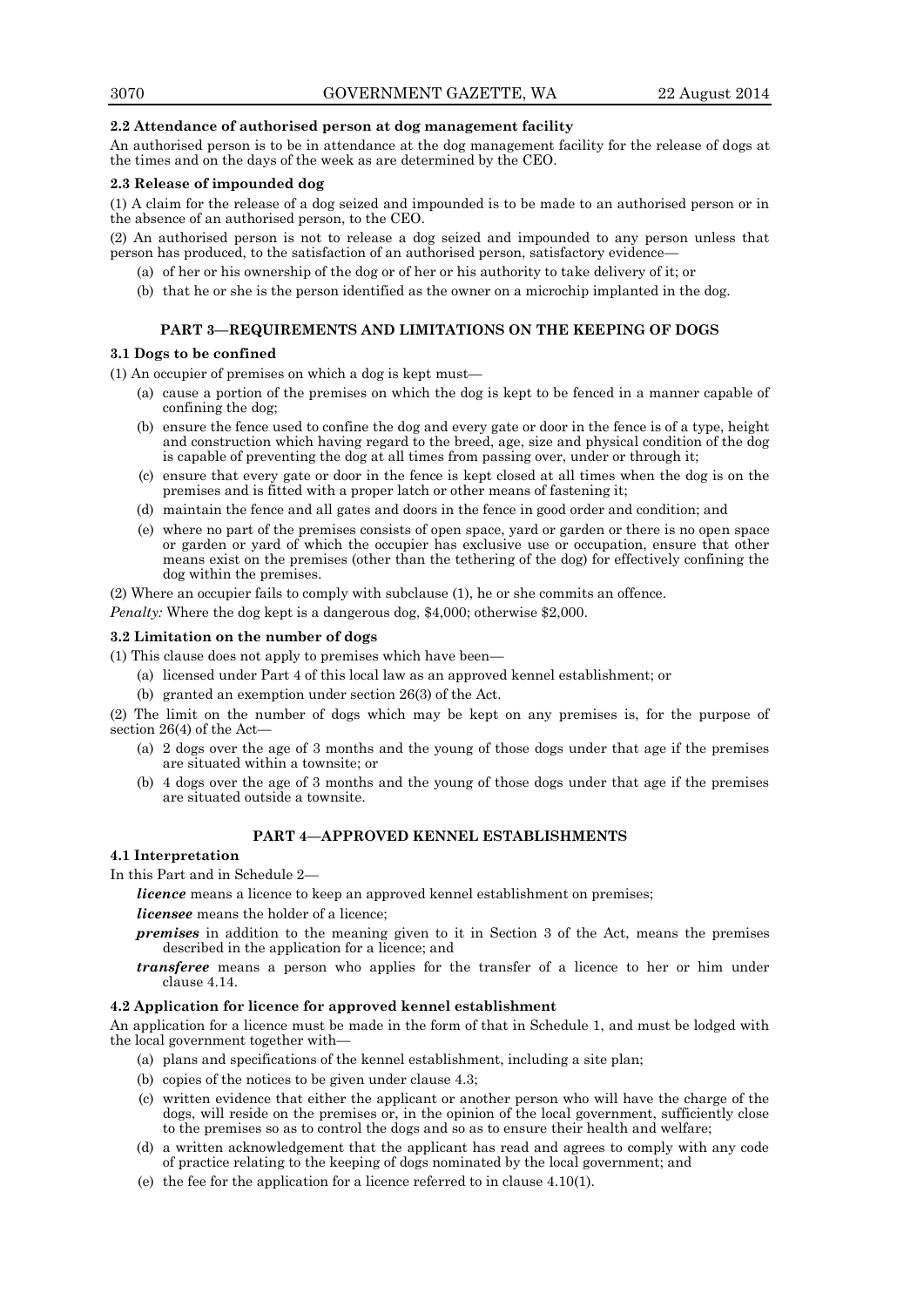#### **4.3 Notice of proposed use**

- (1) An applicant for a licence must give notice of the proposed use of the premises as an approved kennel establishment after the application for a licence has been lodged—
	- (a) once in a newspaper circulating in the district; and
	- (b) to the owners and occupiers of any premises adjoining the premises.
- (2) The notices in subclause (1) must specify that—
	- (a) any written submissions as to the proposed use are to be lodged with the CEO within 14 days of the date the notice is given; and
	- (b) the application and plans and specifications may be inspected at the offices of the local government.
- (3) Where—
	- (a) the notices given under subclause (1) do not clearly identify the premises; or
	- (b) a notice given under subclause  $(1)(a)$  is of a size or in a location in the newspaper which, in the opinion of the local government, would fail to serve the purpose of notifying persons of the proposed use of the premises,

then the local government may refuse to determine the application for a licence until the notices or notice, as the case may be, is given in accordance with its directions.

#### **4.4 Exemption from notice requirements**

Where an application for a licence is made in respect of premises on which an approved kennel establishment is either a—

- (a) permitted use; or
- (b) use which the local government may approve subject to compliance with specified notice requirements.

under a town planning scheme, then the requirements of clauses 4.2(b), 4.3 and 4.5(a) do not apply in respect of the application for a licence.

#### **4.5 When application can be determined**

An application for a licence is not to be determined by the local government until—

- (a) the applicant has complied with clause 4.2;
- (b) the applicant submits proof that the notices referred to in clause 4.3(1) have been given in accordance with that clause; and
- (c) the local government has considered any written submissions received within the time specified in clause 4.3(2)(a) on the proposed use of the premises.

#### **4.6 Determination of application**

In determining an application for a licence, the local government is to have regard to—

- (a) the matters referred to in clause 4.7;
- (b) any written submissions received within the time specified in clause 4.3(2)(a) on the proposed use of the premises;
- (c) any economic or social benefits which may be derived by any person in the district if the application for a licence is approved;
- (d) the effect which the kennel establishment may have on the environment or amenity of the neighbourhood;
- (e) whether the approved kennel establishment will create a nuisance for the owners and occupiers of adjoining premises; and
- (f) whether or not the imposition of and compliance with appropriate conditions of a licence will mitigate any adverse effects of the approved kennel establishment identified in the preceding paragraphs.

## **4.7 Where application cannot be approved**

The local government cannot approve an application for a licence where—

- (a) an approved kennel establishment cannot be permitted by the local government on the premises under a town planning scheme; or
- (b) an applicant for a licence or another person who will have the charge of the dogs will not reside on the premises, or, in the opinion of the local government, sufficiently close to the premises so as to control the dogs and so as to ensure their health and welfare.

#### **4.8 Conditions of approval**

(1) The local government may approve an application for a licence subject to the conditions contained in Schedule 2 and to such other conditions as the local government considers appropriate.

(2) In respect of a particular application for a licence, the local government may vary any of the conditions contained in Schedule 2.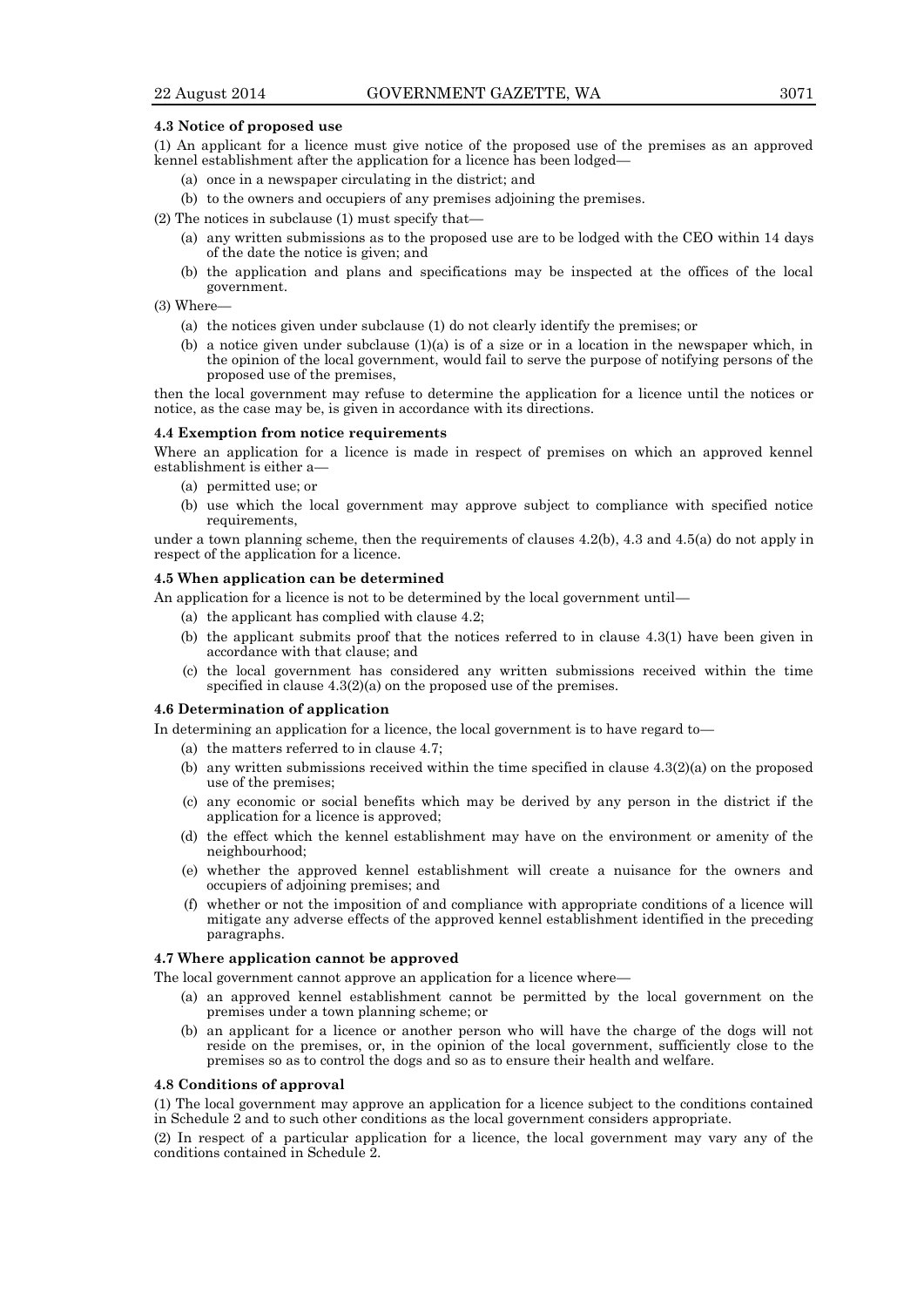## **4.9 Compliance with conditions of approval**

A licensee who does not comply with the conditions of a licence commits an offence.

*Penalty—*

- (a) a fine of \$5 000;
- (b) for each separate and further offence committed by the person under the *Interpretation Act 1984* section 71, a fine of \$100.

## **4.10 Fees**

(1) On lodging an application for a licence, the applicant is to pay a fee to the local government.

(2) On the issue or renewal of a licence, the licensee is to pay a fee to the local government.

(3) On lodging an application for the transfer of a valid licence, the transferee is to pay a fee to the local government.

(4) The fees referred to in subclauses (1) to (3) are to be imposed and determined by the local government under sections 6.16—6.19 of the *Local Government Act 1995*.

## **4.11 Form of licence**

The licence is to be in the form determined by the local government and is to be issued to the licensee.

## **4.12 Period of licence**

(1) The period of effect of a licence is set out in section 27(5) of the Act.

(2) A licence is to be renewed if the fee referred to in clause 4.10(2) is paid to the local government prior to the expiry of the licence.

(3) On the renewal of a licence the conditions of the licence at the time of its renewal continue to have effect.

## **4.13 Variation or cancellation of licence**

(1) The local government may vary the conditions of a licence.

- (2) The local government may cancel a licence—
	- (a) on the request of the licensee;
	- (b) following a breach of the Act, the Regulations or this local law; or
	- (c) if the licensee is not a fit and proper person.
- (3) The date a licence is cancelled is to be, in the case of—
	- (a) paragraph (a) of subclause (2), the date requested by the licensee; or
	- (b) paragraphs (b) and (c) of subclause (2), the date determined under section 27(6) of the Act.

(4) If a licence is cancelled the fee paid for that licence is not refundable for the term of the licence that has not yet expired.

## **4.14 Transfer**

(1) An application for the transfer of a valid licence from the licensee to another person must be—

- (a) made in the form determined by the local government;
- (b) made by the transferee;
- (c) made with the written consent of the licensee; and
- (d) lodged with the local government together with—
	- (i) written evidence that a person will reside at or within reasonably close proximity to the premises the subject of the licence; and
	- (ii) the fee for the application for the transfer of a licence referred to in clause 4.10(3).

(2) The local government is not to determine an application for the transfer of a valid licence until the transferee has complied with subclause (1).

(3) The local government may approve, whether or not subject to such conditions as it considers appropriate, or refuse to approve an application for the transfer of a valid licence.

(4) Where the local government approves an application for the transfer of a valid licence, then on the date of approval, unless otherwise specified in the notice issued under clause 4.15(b), the transferee becomes the licensee of the licence for the purposes of this local law.

## **4.15 Notification**

The local government is to give written notice to—

- (a) an applicant for a licence of the local government's decision on her or his application;
- (b) a transferee of the local government's decision on her or his application for the transfer of a valid licence;
- (c) a licensee of any variation made under clause 4.13(1);
- (d) a licensee when her or his licence is due for renewal and the manner in which it may be renewed;
- (e) a licensee when her or his licence is renewed;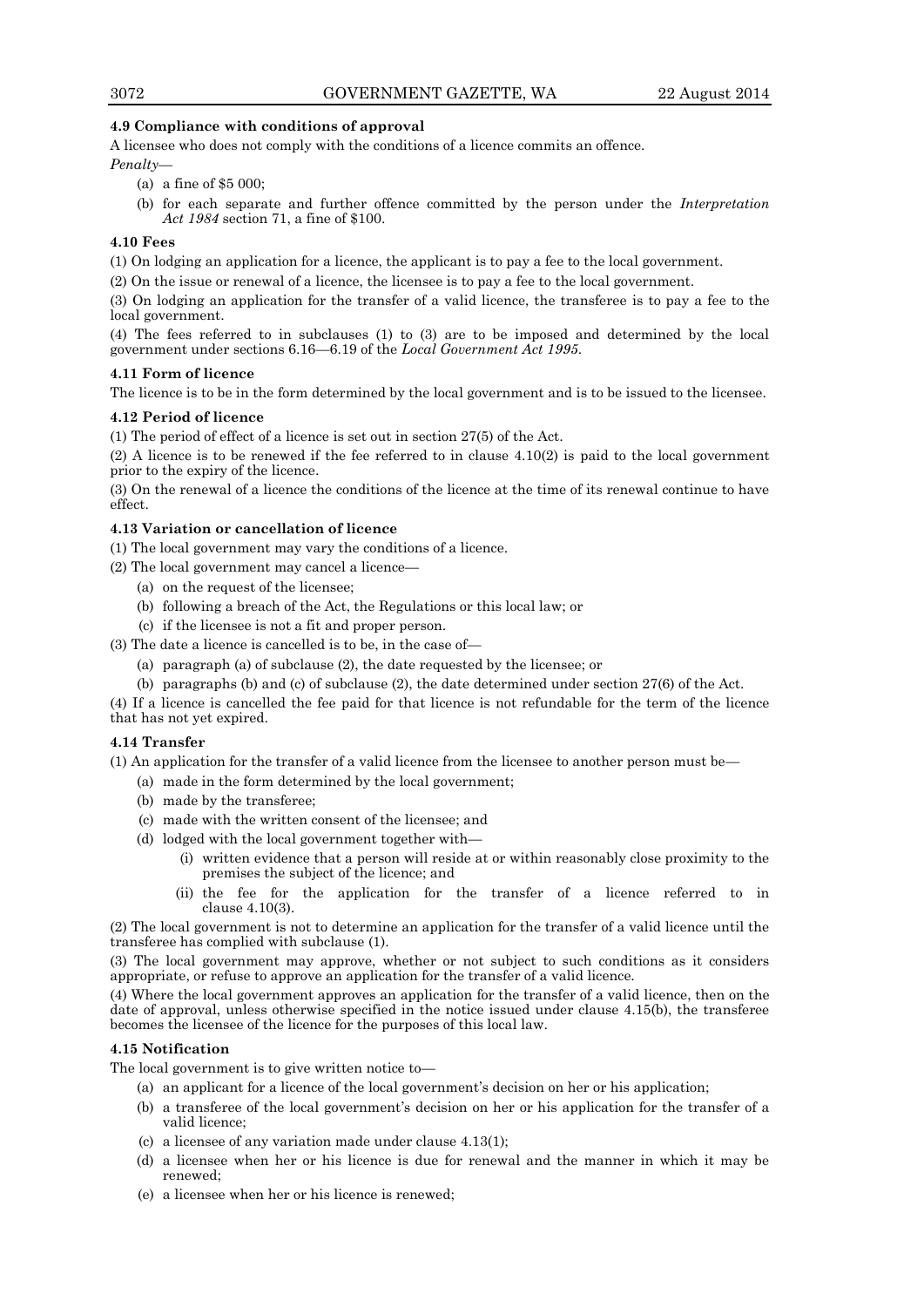- (f) a licensee of the cancellation of a licence under clause  $4.13(2)(a)$ ; and
- (g) a licensee of the cancellation of a licence under paragraphs (b) or (c) of clause 4.13(2), which notice is to be given in accordance with section  $27(6)$  of the Act.

#### **4.16 Inspection of kennel**

With the consent of the occupier, an authorised person may inspect an approved kennel establishment at any time.

## **PART 5—MISCELLANEOUS**

## **5.1 Offence to excrete**

(1) A dog must not excrete on—

- (a) any thoroughfare or other public place; or
- (b) any land which is not a public place without the consent of the occupier.

(2) Subject to subclause (3), if a dog excretes contrary to subclause (1), every person liable for the control of the dog at that time commits an offence.

*Penalty:* Where the dog is a dangerous dog, \$400; otherwise \$200.

(3) The person liable for the control of the dog does not commit an offence against subclause (2) if any excreta is removed immediately by that person.

#### **PART 6—ENFORCEMENT**

#### **6.1 Interpretation**

In this Part—

*infringement notice* means the notice referred to in clause 6.3; and

*notice of withdrawal* means the notice referred to in clause 6.6(1).

#### **6.2 Modified penalties**

(1) The offences contained in Schedule 3 are offences in relation to which a modified penalty may be imposed.

(2) The amount appearing in the fourth column of Schedule 3 directly opposite an offence is the modified penalty payable in respect of that offence if—

- (a) the dog is not a dangerous dog; or
- (b) the dog is a dangerous dog, but an amount does not appear in the fifth column directly opposite that offence.

(3) The amount appearing in the fifth column of Schedule 3 directly opposite an offence is the modified penalty payable in respect of that offence if the dog is a dangerous dog.

#### **6.3 Issue of infringement notice**

Where an authorised person has reason to believe that a person has committed an offence in respect of which a modified penalty may be imposed, he or she may issue to that person a notice in the form of Form 7 of Schedule 1 of the Regulations.

#### **6.4 Failure to pay modified penalty**

Where a person who has received an infringement notice fails to pay the modified penalty within the time specified in the notice, or within such further time as may in any particular case be allowed by the CEO, he or she is deemed to have declined to have the offence dealt with by way of a modified penalty.

#### **6.5 Payment of modified penalty**

A person who has received an infringement notice may, within the time specified in that notice or within such further time as may in any particular case be allowed by the CEO, send or deliver to the local government the amount of the penalty, with or without a reply as to the circumstances giving rise to the offence, and the local government may appropriate that amount in satisfaction of the penalty and issue an acknowledgment.

#### **6.6 Withdrawal of infringement notice**

(1) Whether or not the modified penalty has been paid, an authorised person may withdraw an infringement notice by sending a notice in the form of Form 8 of Schedule 1 of the Regulations.

(2) A person authorised to issue an infringement notice under clause 6.3 cannot sign or send a notice of withdrawal.

#### **6.7 Service**

An infringement notice or a notice of withdrawal may be served on a person personally, or by leaving it at or posting it to her or his address as ascertained from her or him, or as recorded by the local government under the Act, or as ascertained from inquiries made by the local government.

————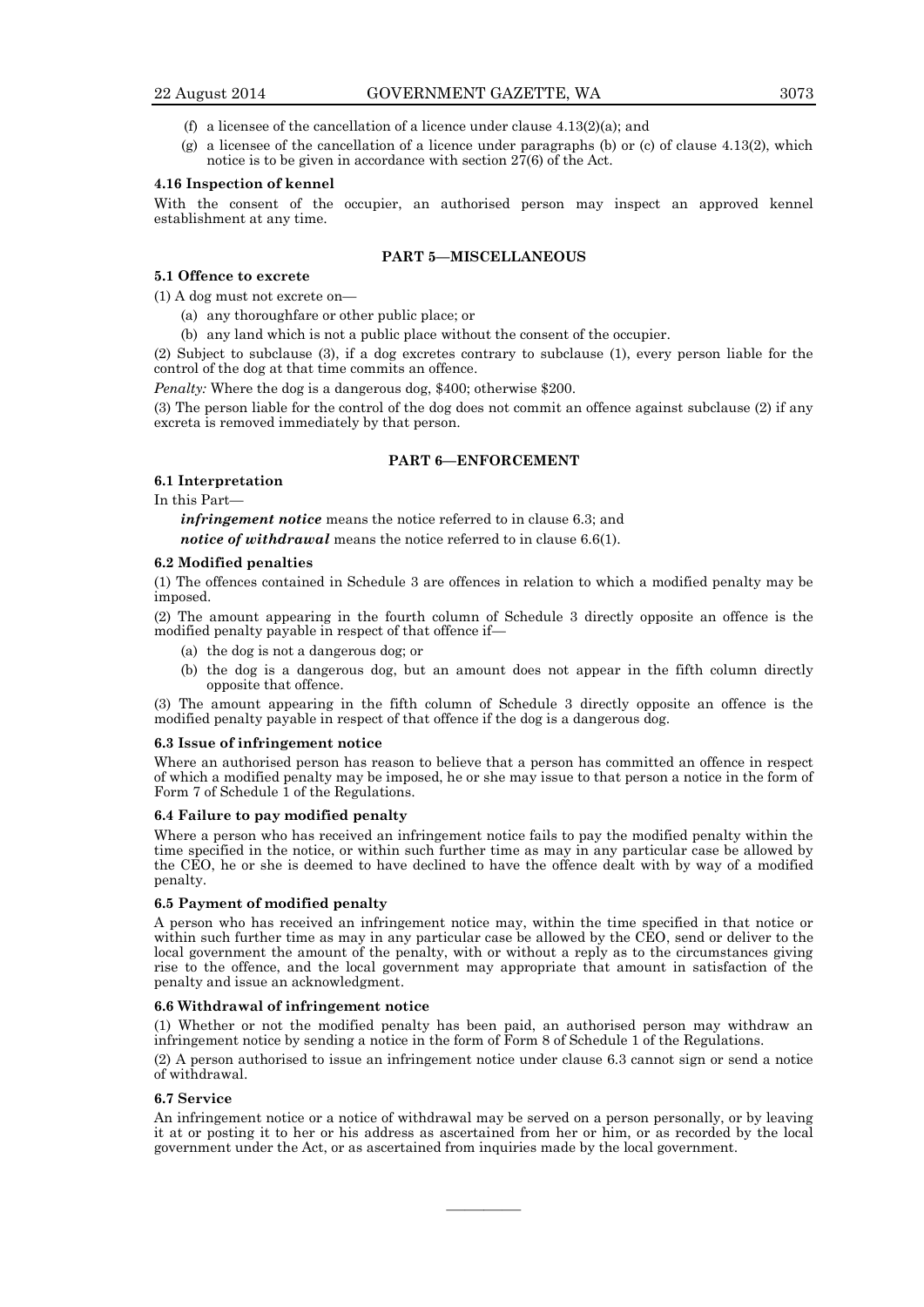## *Schedule 1*

# **APPLICATION FOR A LICENCE FOR AN APPROVED KENNEL ESTABLISHMENT**

| [Clause 4.2]                                                                                                                                                                                                                                                                                                                                                                                                                       |
|------------------------------------------------------------------------------------------------------------------------------------------------------------------------------------------------------------------------------------------------------------------------------------------------------------------------------------------------------------------------------------------------------------------------------------|
|                                                                                                                                                                                                                                                                                                                                                                                                                                    |
|                                                                                                                                                                                                                                                                                                                                                                                                                                    |
| $\label{thm:main} \mbox{(telephone number)}\,\, \ldots\,\, \ldots\,\, \ldots\,\, \ldots\,\, \ldots\,\, \ldots\,\, \ldots\,\, \ldots\,\, \ldots\,\, \ldots\,\, \ldots\,\, \ldots\,\, \ldots\,\, \ldots\,\, \ldots\,\, \ldots\,\, \ldots\,\, \ldots\,\, \ldots\,\, \ldots\,\, \ldots\,\, \ldots\,\, \ldots\,\, \ldots\,\, \ldots\,\, \ldots\,\, \ldots\,\, \ldots\,\, \ldots\,\, \ldots\,\, \ldots\,\, \ldots\,\, \ldots\,\, \ldots$ |
|                                                                                                                                                                                                                                                                                                                                                                                                                                    |
|                                                                                                                                                                                                                                                                                                                                                                                                                                    |
|                                                                                                                                                                                                                                                                                                                                                                                                                                    |
|                                                                                                                                                                                                                                                                                                                                                                                                                                    |
|                                                                                                                                                                                                                                                                                                                                                                                                                                    |
| close to the premises so as to control the dogs and so as to ensure their health and welfare)                                                                                                                                                                                                                                                                                                                                      |

Attached are—

- (a) a site plan of the premises showing the location of the kennels and yards and all other buildings and structures and fences;
- (b) plans and specifications of the kennel establishment;
- (c) copy of notice of proposed use to appear in newspaper;
- (d) copy of notice of proposed use to be given to adjoining premises;
- (e) written evidence that a person will reside—
	- (i) at the premises; or
		- (ii) sufficiently close to the premises so as to control the dogs and so as to ensure their health and welfare; and
- (f) if the person in item (e) is not the applicant, written evidence that the person is a person in charge of the dogs.

Signature of applicant..................................................

Date ..............................................................................

delete where inapplicable.

Note: a licence if issued will have effect for a period of 12 months—section 27.5 of the Act.

# OFFICE USE ONLY

————

Application fee paid on *[insert date]*.

#### *Schedule 2*

## **CONDITIONS OF A LICENCE FOR AN APPROVED KENNEL ESTABLISHMENT**

[Clause 4.8(1)]

An application for a licence for an approved kennel establishment may be approved subject to the following conditions—

- (a) each kennel, unless it is fully enclosed, must have a yard attached to it;
- (b) each kennel and each yard must be at a distance of not less than—
	- (i) 25m from the front boundary of the premises and 5m from any other boundary of the premises;
	- (ii) 10m from any dwelling; and
	- (iii) 25m from any church, school room, hall, factory, dairy or premises where food is manufactured, prepared, packed or stored for human consumption;
- (c) each yard for a kennel must be kept securely fenced with a fence constructed of link mesh or netting or other materials approved by the local government;
- (d) the minimum floor area for each kennel must be calculated at 2.5 times the length of the breed of dog (when it is fully grown), squared, times the number of dogs to be housed in the kennel and the length of the dog is to be determined by measuring from the base of the tail to the front of its shoulder;
- (e) the floor area of the yard attached to any kennel or group of kennels must be at least twice the floor area of the kennel or group of kennels to which it is attached;
- (f) the upper surface of the kennel floor must be—
	- (i) at least 100mm above the surface of the surrounding ground;
	- (ii) smooth so as to facilitate cleaning;